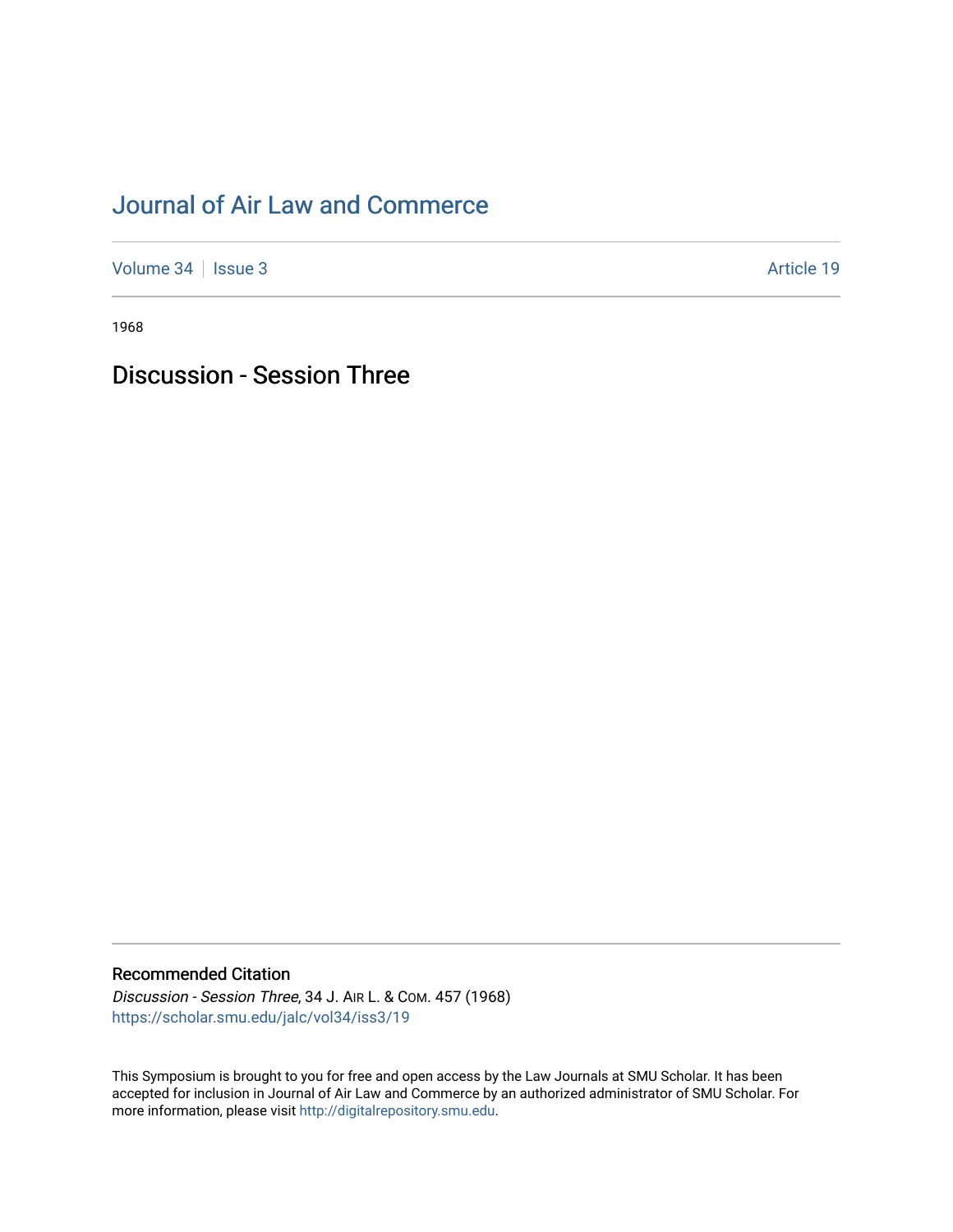## **DISCUSSION - SESSION** THREE

The comments made by the speakers are their own personal remarks and do not necessarily represent the official view of any organization or agency they represent.

MR. **LEE** S. KRIENDLER: I have a question for Col. Keel. What is the word that Lockheed uses for the Air Force to begin its system safety program? In other words, I do not understand who is doing what here?

COLONEL JAMES S. KEEL: That is a good question; sometimes we don't either. Under the prime conrtactor, which Doug Berry was very concerned about, under this particular program in the definitional phase, when the people submit their bids they all do the same thing. When the contract is awarded, who ever gets it agrees to the requirements; but they all submit their safety system engineering plan. The contractor does his own analysis, and he is responsible for that. The Air Force does not get involved in telling him how to design or whether his analysis is good or bad. Through the offices of the Air Force System Command, they might manage. But if they have a good computer program, they will find it out themselves. So we primarily moniter their program management, rather than the application of it. I do not know if that answers your question or not; but, we do not get involved shirtsleeve to shirtsleeve and do it with them. It is their problem. In some contracts, everything we do belongs to the government, anyway, by contract, others may not.

MR. A. D. TINKELENBERG: Another question for Col. Keel. Colonel, in regard to the safety index that Lockheed has tabulated, is that a probability of an unsafe event; or is that a relative safety from system to system; or just what is the meaning of the safety index?

COL. KEEL: There is a probability; it gets pretty complicated and I am really not qualified in that aspect. But it is a probability of an event occurring. You do a qualitative analysis by looking at all the failure data, through the Air Force and through federal aviation, and where they started from. To give an example, from the Air Force side of the house in looking at quantitative data for a couple of years and pumping it into the program, a hazard level may be used; many people use many different ways, but theirs is based on a zero or a one-to-one-hundred point system. Every system is looked at, and it finally comes out where they have a hazard value for a component in a system. Let me give you an example on a real quick one off the top of my mind to show you how this thing can work. Galleys, this airplane is going to have galleys in it; the Air Force has not had any galley problems; commercial aviation has had a fairly severe galley problem; galleys are a nuisance type problem, the boarders, departures, and delays. We gave that a zero rating, and we went along with it. Then when they pumped the FAA data into it, it was sitting way up high. So we adjusted ours, and we made a design change and some switching in the galley. That did not answer what you wanted to find out, but it is a probability factor.

MR. CARL McKENRY: I have a couple of questions. **My** first question is for Dr. Goldsmith. I noted in your meritorious proposal about the medical review panel that you said you would determine whether a particular condition exists; but as Mr. Yodice mentioned, the lifetime to the problem is what is the effect of this particular condition. I noticed the occasion recently where the Federal Air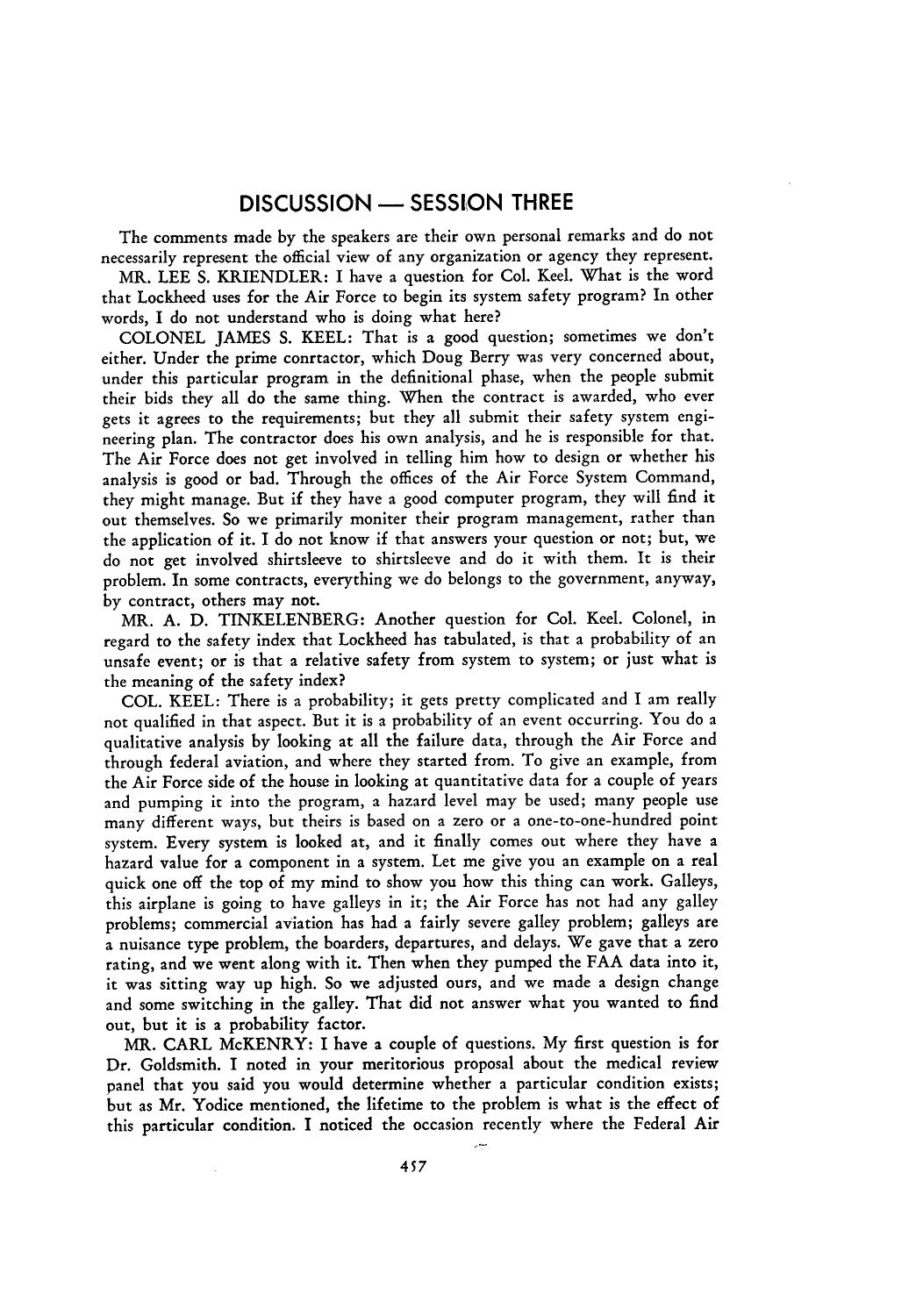Surgeon went to his specialist in this area for an opinion on a particular condition. The specialist wrote back that the condition would, of course, affect air safety. The particular person involved went to a specialist in the same condition, and after a personal examination the conclusion was that this condition was not affecting air safety. This, of course, went to the Board, and the Board reversed it, because the examiner had in this case given equal weight to the general opinion by letter of the specialist who had not examined this particular patient, as it did to the specialist's opinion who had personally examined him. Now my question is, do you invision some solution to this sort of problem in your proposal?

DR. **LEE** S. GOLDSMITH: It is a little hard to distinguish conditions isolated from the particular individual; to get a little concrete, an individual can have a heart attack which may effect only one vessel in his heart; the rest of his heart is perfectly normal. So you can isolate a condition just by saying a condition has been there, based on that particular condition. Usually this will not be sufficient. This is why I invisioned having three specialists in a given field examining individuals so they can ascertain what the condition actually is, and represent what that condition means in response to aviation. Three men together will furnish a better opinion. This way you will not just have one letter coming in, you will have something with which to work and with which a decision could accurately be made. Their opinions will not be completely isolated from the condition and will not be isolated from the given individual.

MR. McKENRY: In other words, go to the individual as well as the general condition.

DR. GOLDSMITH: Yes.

CHAIRMAN JOHN S. YODICE: I am going to take the liberty as Chairman to ask a question. I would like to ask my question of Mr. Barber. I was very much interested in your remarks about the consideration being given to the possibility of auctioning off air space among users; presumably the person who would pay the highest amount for air space would be entitled to its use. I wonder if you might elaborate on that for us and let us know how far the thinking has gone in this area?

MR. RICHARD J. BARBER: First of all, I am suggesting this as an idea; I think it is one worthy of serious consideration. I am advancing this primarily as a suggestion for our mutual discussion here; let me suggest how it would work. Assume that on some major route involving movement between two heavily airpopulated airports at a given time-a regular work day or week day or day of the week-at say 5:00 p.m., that we know that we have a certain amount of capacity to move planes out of an airport into the receiving airport through the system. We know that if we begin to push more into that system, we will get a variety of congestion and pressure one way or another, e.g., delay getting out, delay getting in, some delay in the system itself. Assume that you identified the volume that could be handled in this route, meaning the number of planes that could takeoff with the very minimum of delay, which you would identify, ten minutes, five minutes, whatever it would happen to be. Identify the same thing at the other end, minimum of delay, and assume that you concluded that in this route that you can move **50** airplanes or have available **50** slots. Assume further that there was demand in excess of **50,** that is, the number of scheduled flights for general aircraft operations in this route typically might be **100** which is going obviously to cause a congestion.

There are several ways of dealing with this. One thing would be to sort and classify the planes overtly. This is what I meant by regulation; you could make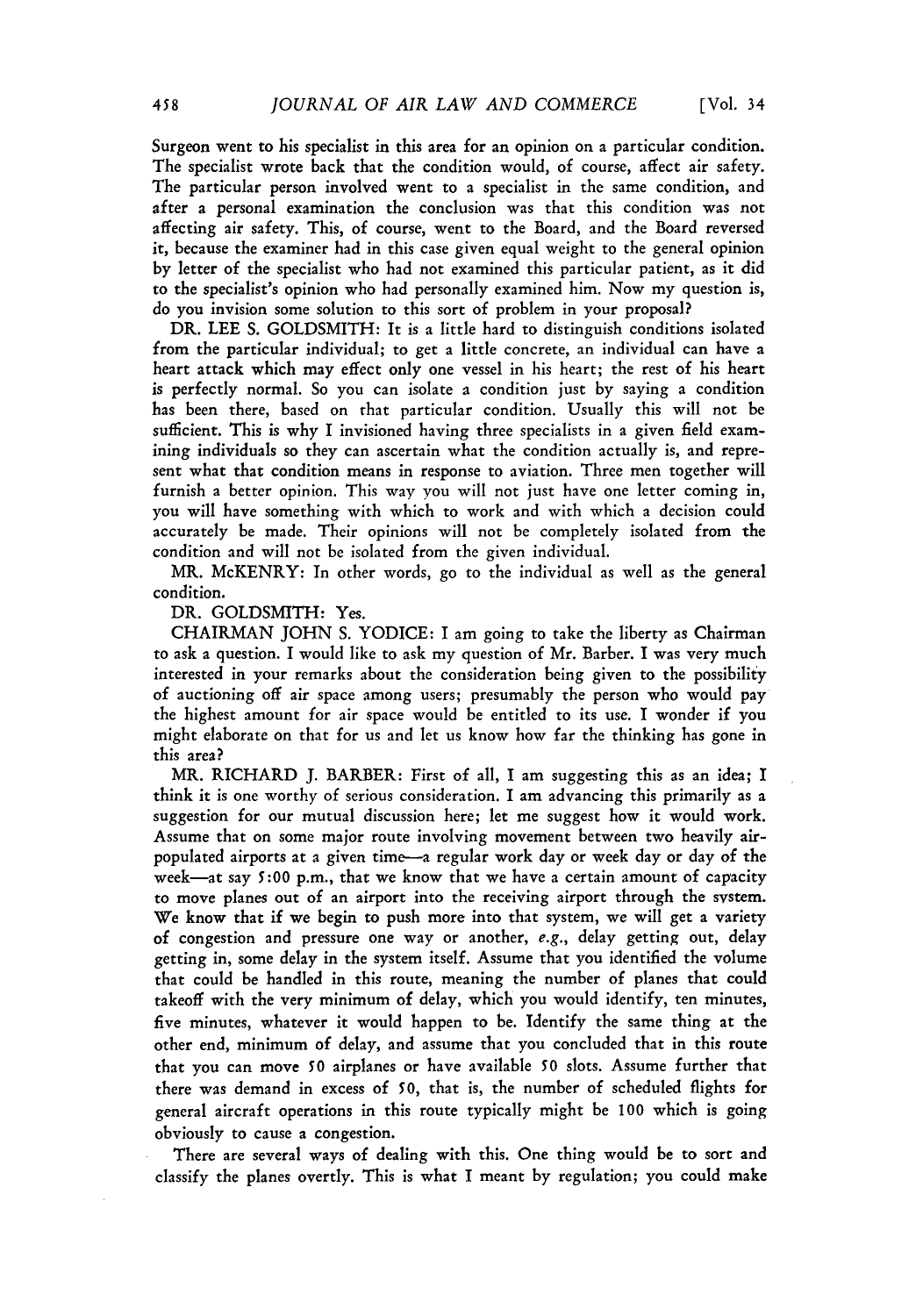some classification here and say that we will prefer for the **50** slots the bigger airplanes with a heavier load factor. Another way to do it would be to make a massive additional capital investment-maybe in more airports or more electronic equipment-increasing the capacity so that you could handle 100. This would involve a certain cost of investment and of operations overtime. My auction suggestion would be this: it would say you have **50** slots available between **5:00** p.m. and **6:00** p.m. on a work day on this route. He who bids and bids highest gets the **50** slots. In other words, if you put them up, you put them on an auction basis, and you could adjust this in a variety of ways. You could speculate about it as easily as I can. What it would mean is that an airline that said they wanted to have a 5:00 departure would come in and bid. They would bid a certain amount for that slot. Other aircraft, airplanes, or airlines, ohter users, or private corporations or private citizens who wanted to do it could endeavor to bid in this arrangement also. Obviously the bidders that would win would be those, I assume, who would have not only the greatest desire, but also those who probably would be in the air carrier business who have a large number of passengers. I would expect, therefore, that commercial carriers would win the bidding, and that, which one of them would win would depend upon their own willingness to or their own support for their belief that you had to have a plane taking off at **5:00** or **5:30** or **5:15** rather than at 4:00 or **7:00.** It would be a very simple device. No real difficulty with it at all; but you could get into a variety of techniques that would make it quite significant and rather easy to work out. If you do not think so, go back to your computer people that you worked on, and you ask them, and they will give you a program for this in about an hour. This would have one great advantage; it would in effect test the economic value and reward the public which had created the value for the use of that system. In other words, it would be a user-cost idea, adjusted for the value to the user of the space in a particular route, at a particular time. It would be a far better rational allocation device than I think you would get by imposing a variety of user charges. Now this might give you something to start discussing.

CHAIRMAN YODICE: Can I ask you, has this been under consideration by the Department of Transportation, and how far has that consideration gone?

MR. BARBER: I should think that every conceivable way of making better use of our air resources has been under consideration by the Department of Transportation.

CHAIRMAN YODICE: I am not sure that is responsive. Has this one been under consideration?

MR. BARBER: I would assume that because it is an efficient allocation device that it, too, has been under consideration. Due to the fact that I may have spoken it, may suggest that it is under consideration.

CHAIRMAN YODICE: That was my assumption. I was trying to probe that. I have a few comments. First, I think it is rather unique that consideration would be given to this kind of an allocation system in transportation, when it seems that the philosophy of the government in all other spheres of activity seem to be exactly the opposite. The air space is a public resource, a natural resource which should be available to the whole of citizenry, and I don't think it should be available to those who are more economically powerful than others. This is the reason I suggest to you that it may not be politically parallel to what is happening in other areas. But that is not the most serious drawback. I see some other more serious drawbacks. The airlines do operate on a schedule and can predict with some certainty what times and routes would suit their demands. General aviation, by its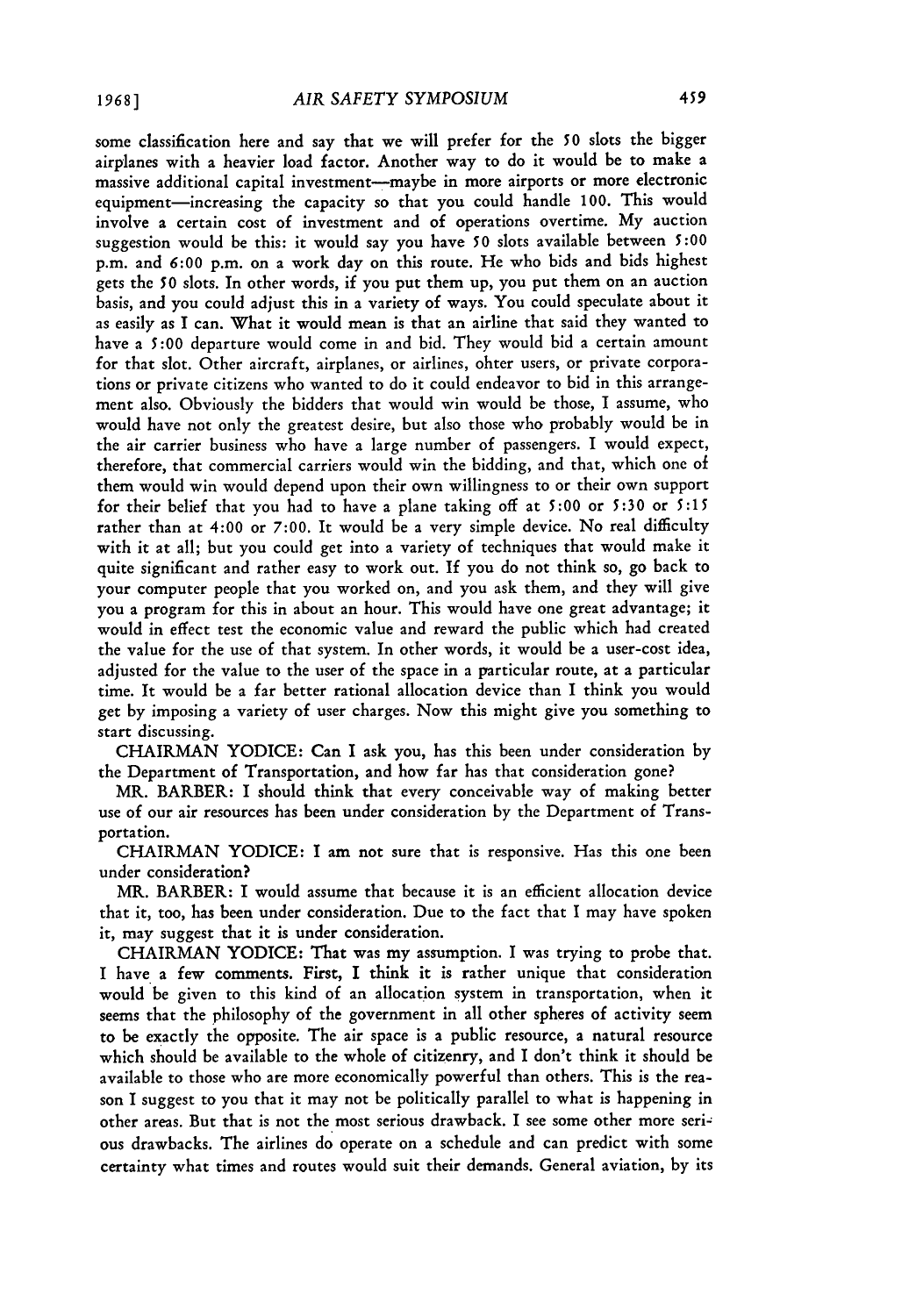very nature, cannot possibly make its demands known in advance with that preciseness; so if we were to use a bidding process, it would be almost impossible for general aviation to get into the bidding. The president of General Motors may have to go from Detroit to New York for a meeting at 4:00 on a particular day, and he may not know that until **3:00** that day or until a day earlier. I can see why he would have some very serious problems in bidding. In addition, routes are not as precisely prescribed as your analysis would suggest. Various routes and altitudes can be used to go from Detroit to New York. Pilots will be influenced in their selection of altitudes by weather and their routes and aircraft and rating capabilities. In addition, we are all looking forward now to an off-course computer which will be available both to the airlines and to general aviation. I assume the military already has them, where you can select your routes to suit the weather pattern. I sincerely think that the weather is a more important consideration in the safe and efficient utilization of air space than getting money to the government, which again is another facet which fascinates me. It seems that the federal government would be in the process of selling off the natural air space to the highest bidder, which again does not seem to me to be an appropriate role for the government. Certainly there has been some suggestion which has not been fully implemented yet about having the user pay to the government for services provided to the user by the government. And there probably is some philosophical justification for that. But then I wonder, when the economics of the matter reap a larger return to the government than the actual cost of the services rendered doesn't this in effect put the government in business? Of course, these comments are just off the top of my head, and I am sure if I am given time I could find a few more problems.

MR. C. **0.** MILLER: I would like to simply ask a question, but I feel it is important at this juncture to quote that famous professor, Gigo. I am sure some of you know him. He is a combined professor, doctor, lawyer, engineer, and Indian chief, and he is the world's expert on computers. In case you have not heard of it, his message to the world is, "Garbage in, garbage out." That is how he got his name. This applies, in my humble opinion, to the comment about air space using; it also applies to a lesser extent to my good friend Jim Keel's implication that you can come up with a safety level for any aircraft system when the input to that safety level computation is only functional failures. This is an extremely controversial point within the safety engineering fraternity; let me summarize it this way. We feel "yes," we would like to have a nice simple numerical assessment of the level of safety to which we can all design. But in my humble opinion, the state of the art does not permit this beyond relatively simple mechanical systems. And I do not think this group should be led down the path as suggested. We, now as safety engineers, do not have a way of going out and coming up with a numerical assessment of the total safety of a system. I personally do not believe this is capable within the state of the arts. It is an outstanding "goal." Because he did make a comment in his presentation about t1 billion beine spent in air safety, he also mentioned losses concerning certain numbers of people who, according to our calculations, the percentage of fatalities in aviation are about 4 percent of those of the automobile field, whereas the actual dollar loss is closer to maybe 20 to 25 percent, which suggests there is a rather different economic picture facing us in aviation safety as opposed to perhaps a moral issue. My question is based upon this, because I would like to know, Mr. Barber, where did you get your \$1 billion expenditure in air safety? Has the FAA or anybody else followed up on the study in 1963 which suggested we gather all the quantitative material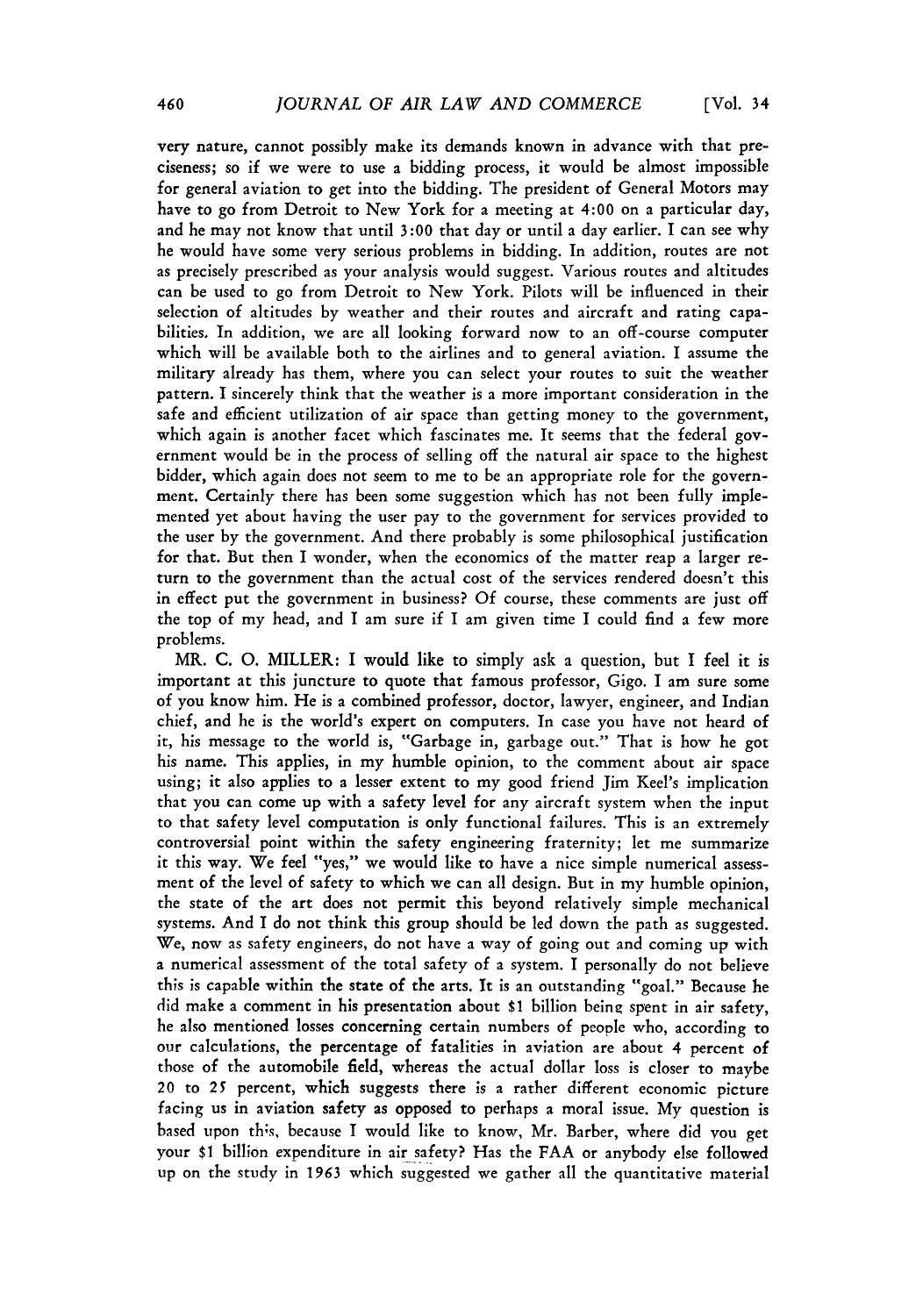we can? As far as I know, nobody has ever taken action on this study. In other words, where are the economics of safety data, investments, losses, returns, and some sensible approach, so that we can all talk the same language?

MR. BARBER: The \$1 billion investment-take a good look at the federal budget on expenditures **by** the **FAA** and do not simply look at the line for capital-is the *total* expenditures **by** the **FAA. If** you do not think the **FAA** is fully dedicated to safety management of the system, ask Gen. McKee. The **\$1** billion, I think, is a sum for purposes of looking at the total federal involvement in the air system, and looking again at both the budget and the declarations of the administration with predominant emphasis upon management of a system as a safety instrument. The \$1 billion figure, **I** think, is quite a sound one. As for the data of consuming, the costing or the careful evaluation that would allow a very simple evaluation of relationships between a variety of investments, impact on safety, and accidents, has been considerable. There has been improvement **by** the **FAA** in including the quality of the statistical material that it had. However, I do not think anyone feels that it is efficient now to make very fine judgments about pay-outs for these particular actions and particular safety accidents in the pay-out. This is very difficult stuff with which to deal, as some of the questions here have suggested. The relationship, for example, between a particular type of disorder of a physical disorder is very hard to relate to an accident, to put some kind of a figure on it. Likewise, it is very difficult to take even the most simple type of, seemingly simple kind of capital in this investment and come up with a figure, for example, ILF. Some work that has been done by a number of technically oriented people raises some very interesting questions about the safety pay out of ILS systems, and yet, I suppose most people have certain reaction to think that this is obviously a very safety oriented device. It may be oriented to evict a management and to improve operations, but it may not be oriented, as well as any of us would think, to data that depends on and develops, that relates ILS to some safety index. So I think that the FAA has been working very hard with this type of a challenge, but I think that not only the government, but industry itself, and the Air Force as well, is working on this problem. We certainly have a long way ahead of us though.

Now let me come back to Mr. Yodice's statement. This question that the air is a natural resource is a rather interesting one, and I think we all say it occasionally, and maybe we catch ourselves saying it. This is a system in which you have the investment of public taxed dollars-dollars that were taken from 200 million Americans to be put into equipment and to operations demanding a system for air transportation that now costs **\$1** billion a year. I ask you whether that is a free resource. In other words, it is always very nice to think in your imagination that we are the Transportation Department; we are the ones that are going to make good use of the system. You forget that, in a way, the government is simply the trustee of those dollars, and when we talked about charging someone for using the space, I know it would not make much sense to a collected group of the great populace. **If** you said, "Look, give me \$1 billion, and then I do not want to be charged **by** you to use that money," then I think we have to face this question that we are putting money into the air system. We are putting tax dollars into the air system. The question is, then, how do you go about managing the use of that, constructing an economic balance between the people who directly use the system and those who put up the money? Now there are a variety of ways of doing it. User-costs are one, rationing, regulatory rationing in order to minimize investment; auction arrangements are a variety of derivations that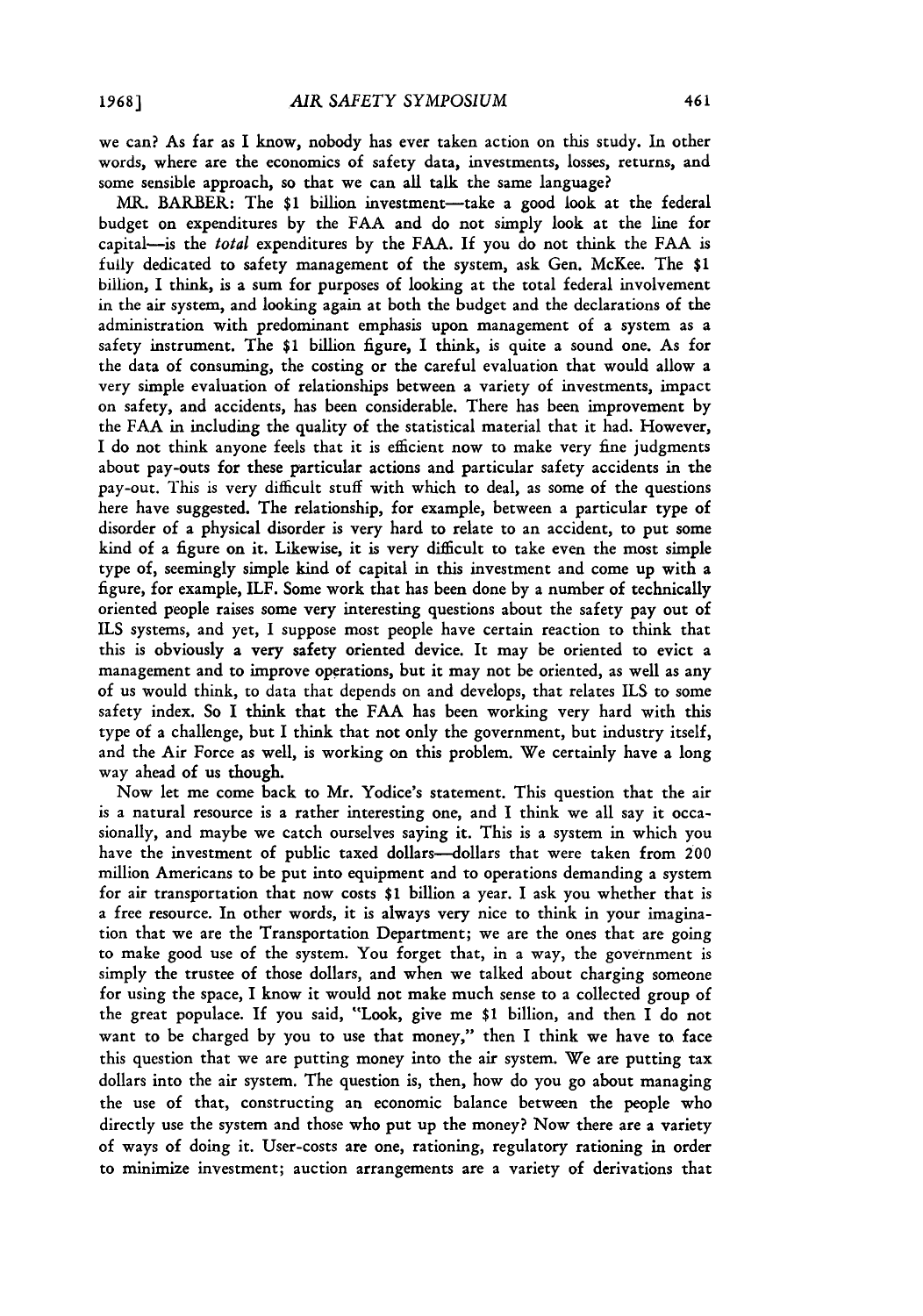we can think of. But when you are bringing **\$1** billion into the system, I think the public is entitled to get something back. The question really then becomes, not whether they should, but how do you go about instrumenting so the full amount for that use is received in return. I think we have not looked enough at the full range of possibilities to try to come up with the one that would be the best in principle.

MR. MILLER: I just feel it is important that the group here recognize that, first of all, the safety people have been acutely aware of the economics of the safety problem. The safety people, in the form of Mr. Jerome Lederer who has had this at the top of Guggenheim projects for the last x number of years, are aware. It seems that Jerry and Carl Smith and I put together the planning committee report in 1963, where we fully acknowledged the full complexity of this problem. We even went so far as to try to identify the variables that were involved in this process. Some of these are easy to come by; some are not. The fact remains to my knowledge, *no* one has stepped up to the problem of trying to really say what are we investing; what are we losing; what are some of the returns we get. No one has faced the problem so we can get some kind of an efficient, some kind of an intelligent approach to this problem. I have considerable contempt at any statement that says, "Because the FAA's budget is \$1 billion, that in fact is \$1 billion invested in safety." That, Mr. Whitehead, is the same kind of thing I think you were referring to as utter nonsense.

CAPT. ROBERT **BUCK:** I would just like to talk about that \$1 billion for a minute; that is the total **FAA** budget, I do not think it is all devoted to safety. For example, a device that gets it down to a lower minimum would be to put a squeaky old beacon out there and raise the minimum to a thousand feet. We will not get the **job** done, but we can do it as safely. But the other point is, I have not heard any mention of the fact that out of this **\$1** billion there are other facilities included that ought to be separated from the **FAA** someday. All the other actions of the FAA-maintaining the aid building and everything elseand also a big bunch of that air space is used for national defense and used by the military aircraft that they are flying around in. I think another small point is, when we auction this space off we are really auctioning airport space not air space. I can takeoff from Paris, and I may have to change my altitude or my route a slight amount; but I keep plugging along at Mach 2 until I get to Deer Park, twenty-three miles from Kennedy, and then it stops. So Deer Park is where the auction has to be.

CHAIRMAN YODICE: Captain Buck, one of the points you raised is under consideration by the government and that is to include a public interest factor in any computation of the total cost of an overall system, which would include the national defense use, and then recoup what is left. **Of** course, one of the things that troubles me about Mr. Barber's suggestion now is that it may very well recoup a lot more than the investment in the air space. In addition, it is probably little known by people who deal primarily with military and airline operations but there are a great, great number of general aviation operations that never get into the system. In flying my own airplane, I can go from Flushing Airport in New York to Montgomery County Airport, which is outside Washington and is a county owned facility, and never get into the national system, never cost the federal government a dollar. Yet, this is the kind of flying that would be restricted or eliminated by auctioning off your air space. I would also challenge a statement that we ought to reconsider the fact that the air space is a natural resource. The Federal Aviation Act is very clear that there is a public right of free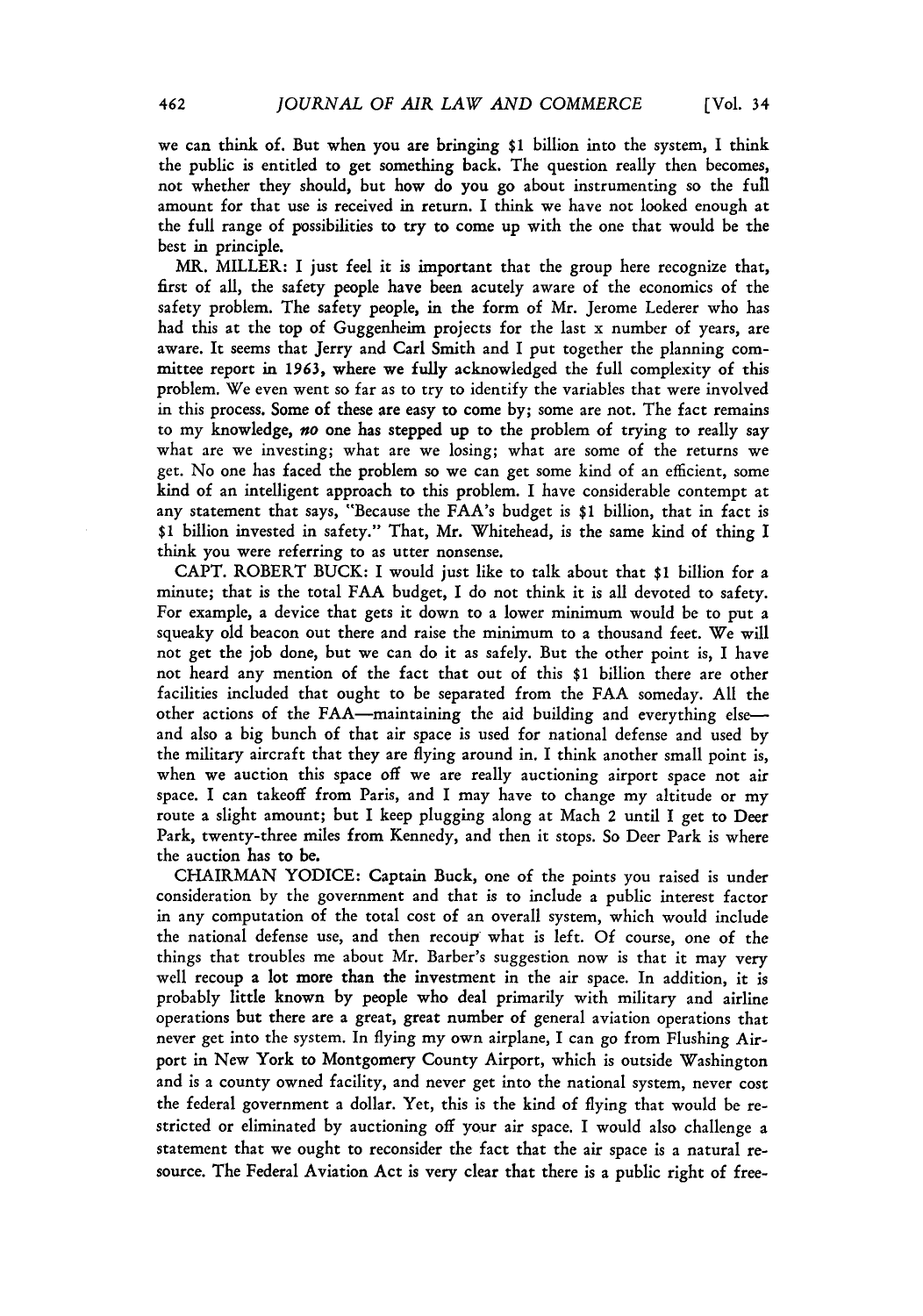dom of transit through the navigable air space. I even think there may be some constitutional implications; but what concerns me more than these legal technicalities is the practicability of applying any system other than the "first come, first serve" system which is a very simple and fair system and which, as Captain Buck suggests, is self adjusting because of the costs of operating into a particular airport. I do not go into Kennedy, or La Guardia, or Newark because it is very expensive to go into those airports. The general aviation operators that do go into those airports go in because they can afford them, because they are the kind of operations that need to use that type of facility. Now, the great drive, which I think is a very good one, is for short parallel strips on the major airports for general aviation. Another fallacy in the user-costs concept is if they try to assess me for the use of La Guardia; they are assessing me for the cost of some very thick and very long runways. **My** airplane can land in a thousand feet; I do not need all that runway, and I do not need all of that thickness. Yet I will have to pay for all of the length and thickness. If they put a short strip at the major airports, I can use that without interfering with the operations on the longer, heavier runways.

MR. HAROLD CAPLAN: Mr. Yodice, would it be permissible to tell a short story, and make a brief comment in asking a question? First, I do not really want to upstage George here, but his story reminded me of another one which may or may not be familiar to the audience, about the aircraft in turbulence and its relation to divine happenings. It is about the passenger who was very agitated and in the midst of the turbulence saw a priest reading the Bible very calmly and serenly and said, "Father, can't you do something about this?" And he replied, "I'm sorry, my son, I'm only in sales, not administration." That is the short story. To my knowledge, the only insurance companies that have any specific air safety division happen to be in London. Of course, you would not be able to drag out of me the name of the company where it happens to be.

Now, a short comment on Mr. Barber's thesis. I do not think he is really describing user-charges at all; he may be. If he is talking about user charges, the only comment I would like to make is that his is the sort of approach that is being recommended by a socialist government in England to deal with motor transport in busy cities. Many people do not think it is a good idea; it might work if he is auctioning priorities because then, Captain Buck, if he comes in fast on the Atlantic, he might like a priority system that could get his big jet down or a priority system that could get the big commercial airline off the ground quicker, instead of lining up twelve at a time at Kennedy. And what he may be suggesting is a cost-benefit study of the FAA. No doubt that situation will approach \$1 billion. Now, two questions, one for George Whitehead and the other for Colonel Keel. George, your approach to the aviation regulations condition and policies is really very similar to that on our side of the Atlantic; but we do not regard that specific part of the policy as contributing to air safety because we do not like the regulations, and we do not enforce them. We are simply like latching on to them. We are taking advantage of them where we can. If you are complaining about the air taxi system, why not complain about military airlift command that takes all the conditions out of our policies? Why is it that the CAB has invaded the field of insurance for supplemental air carriers and not bothered with the major air carriers? I would love to know the answers to those questions. My question of Colonel Keel is, I noticed that your attribution of design defects as causes of accidents was, I think, 42 and 44 percent. This is substantially higher than the achievement in commercial air transportation. Do you have any explanation of the big difference?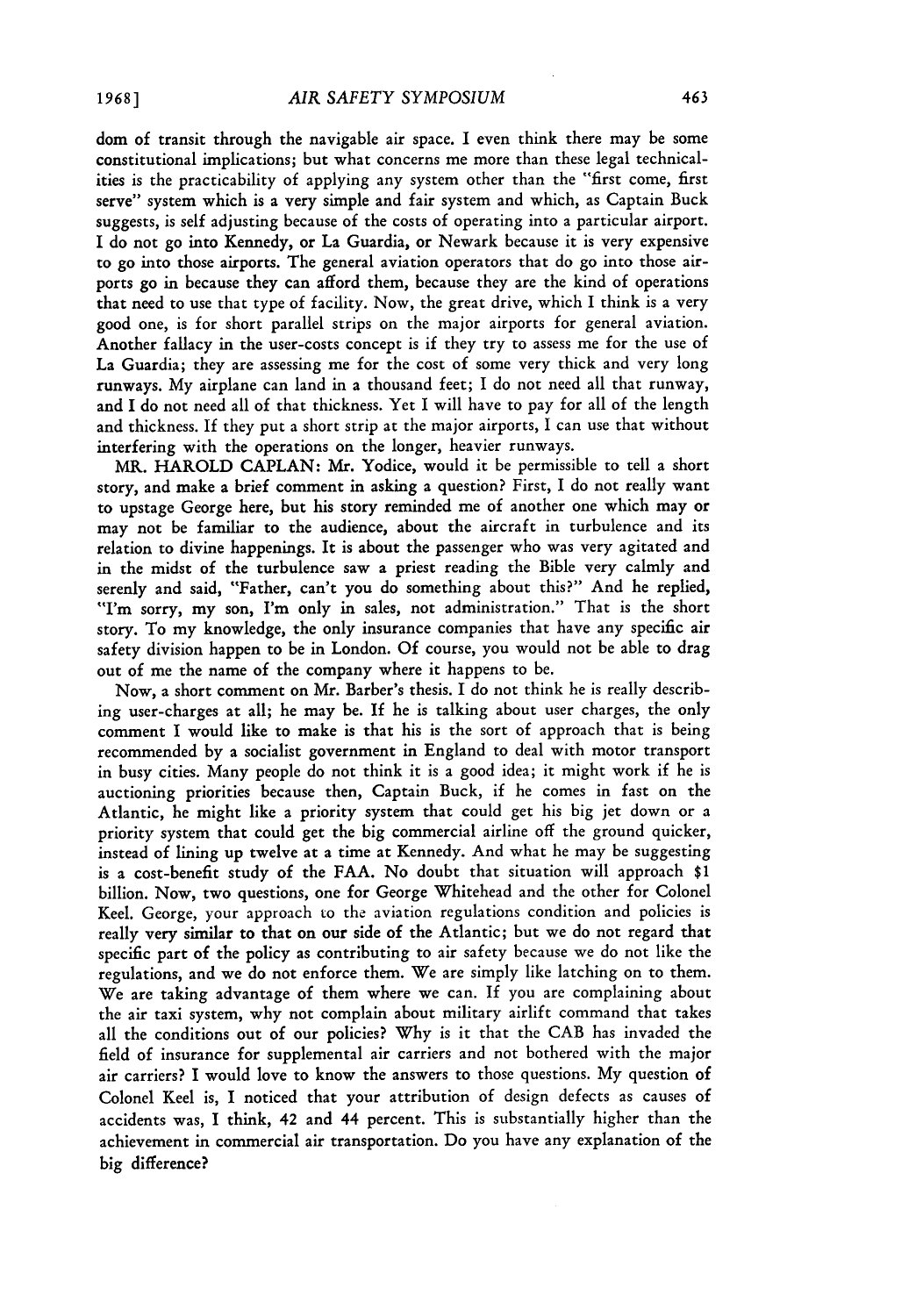MR. GEORGE I. WHITEHEAD: I do not know what your question was.

MR. CAPLAN: The question was, why do you regard the policy conditions about air regulation as a contribution to safety?

MR. WHITEHEAD: I did not mention air regulations at all; I regard the policy as an emasculated one in respect to violation of air safety regulations. What I am talking about is pilot certification and aircraft certification. We feel that if we have a pilot clause which says that multi-engine aircraft, the pilot having **1,000** hours, we feel this way; we are very concerned with who is going to be driving this machine. We think that first of all, and this is always first, it makes for a profitable operation for us, because we feel that our chances with a 2,000 hour pilot flying a multi-engine aircraft is better than somebody with **100** hours *or* **250** hours. The other thing is that in making a profit for us, it is also going to make for a safe operation with a more experienced pilot. As far as the aircraft itself is concerned, we are talking about the air worthiness of the aircraft. If it is an experimental aircraft, it is an aircraft that is not properly certificated; we do not want to be at risk on it.

COL. KEEL: When we made this analysis we took a look at all of the pilot factors, primary cause and most probable causes of pilot error. We call it pilot factor now. Then we further analyzed, through our supporting systems, whether there was a design consideration there. So here is where it contributes to the pilot making the error: design influenced his error. Someone else brought this out this morning. So I will make it clear: this is not 42% design. I do not like to use the term "design deficiency"; we sometimes clean it up and say, "where improvement is needed." But it is a duck-it walks like a duck, and it quacks like a duck. So it is deficiency. We cannot divide these things into neat little packages in accident investigation, as you all know, and say, "This is design." But just this past week I did see an accident report in the Air Force that said, "The cause of this accident was design deficiency." But then you can get into legal ramifications of this which I do not even want to think about. But our figures do run right about *35%* when you look at them in a big aspect. We have suspected for many years that there are material failures which we cannot prove. We have a guy in a fire that punches out because he has a fire; we do not even know, because the aircraft is destroyed, whether there was a design deficiency in the fuel manifold of the engine. But, then, when we start getting some good data back through investigations, then we can start pinning down these deficiencies. We could go back and say these were all design deficiences; we do not do that. These are just the 42% which we can actually look at the report and read it. But it may have been a pilot error accident; it may have been a material failure accident; it may have been a weather accident. But design is in it and influenced that accident. That is where we use that figure.

SPEAKER UNIDENTIFIED: Colonel, isn't part of the reason because so much of the USAC stable is fighters, and it's not as prohibiting for a single engine fighter to blow an engine as compared to a four engine transport.

COLONEL KEEL: No, I will not buy that. You may be right but I cannot buy it just off the top of my head, because I know of multi-engine aircraft where we have some horrible design problems. I think Captain Buck would probably bear this out. We keep improving with each generation of airplanes, but I know of transports or bombers, for example; and this is just about the same category, **30** to 3 *5* %, when you look at it the way we've looked at it.

SPEAKER UNIDENTIFIED: I may not have put it well, but in a larger airplane you have a larger crew; you have more emergency systems; and what I'm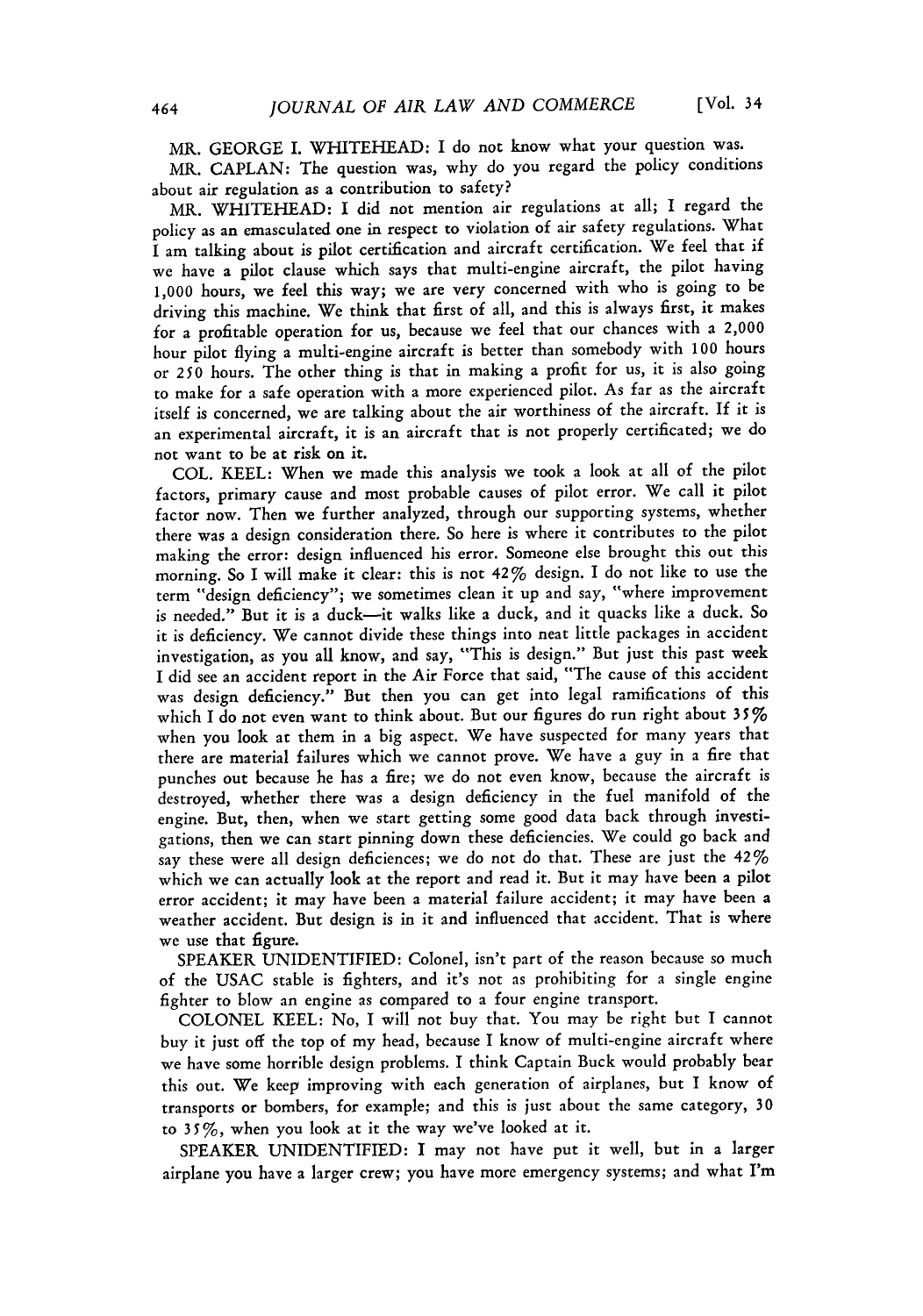trying to say is that you can tolerate more design problems that are less than the best compared to a guy all alone in a smaller airplane.

**COLONEL** KEEL: Well, I do not know. Dead is dead; and a fire is a fire. But you may be right, but I cannot buy that. I think an airplane is an airplane; whether it is a little airplane or a big airplane; it basically has the same systems that make it up. You basically have the same problems in design, and you basically have the same problems that create accidents, that create failures of sub-systems, of components. Now obviously, in the single man airplane, the man is working a lot harder than in a multi-crew airplane, or so fighter pilots lead you to believe. Really, you are trying to compare apples and oranges there; but the guy is still flying an airplane. He is just like the guy in the left seat of a transport; he is making the approach or he is making his radar approach. So this could bear further discussion. I do not think I am really qualified to get into that.

MR. **A. LEE** BRADFORD: **If** the government is going into leasing airspace or they are going to be required to furnish a reasonably safe space in relation to the hazards particularly around the airports where they have ground control furnishing a safe place for somebody to **fly,** and moreover, when you come along with your supersonic planes and you have the booms and you have damage to the area, is the landlord going to be liable for that, too, because they leased the air to the planes?

MR. LLOYD B. **ERICSSON:** Mr. Barber, I had understood you to say the **FAA** had made no cost effectiveness determinations on safety equipment. But isn't that just what they did when they started discontinuing TAR's, which they are in the process of doing, on the grounds that there is insufficient utilization on a standby or backup basis to warrant the cost?

MR. BARBER: You misinterpreted me; I do not believe I left that impression. There is obviously quite a bit of cost effectiveness within the **FAA** about a number of things. I do not think it is as complete as they would like it or as anyone else would like it, but this is certainly tied into the TAR. This comes back to the questions concerning cost benefit, which is what it comes down to. It is really what we are talking about, cost benefit. All the discussion herecertification for medical examination, use of the air space, even the question here a moment ago about bolts-come down to cost benefit. What are you going to use public money for and how are you going to tie it in some way to the person who gets the benefit of it? You can lay aside this fear that the government is going to collect the dollar. I suppose there are two things about this: one, if they did, I suppose there could be quite a dividend to give a lot of people some money back; and the other thing, of course, you could move up to a ceiling and put an upper limit on the amount. So I do not think that needs discussing. The real question is, how are you going to manage the use of an air system which is managed, developed, and supervised, **by** the use of vast public sums.

**COLONEL** KEEL: I do not want to leave anybody with the impression that systems safety engineering is going to replace sex or sliced bread. But, gentlemen, we had no other choice in the Air Force than to go this route a few years ago. It is another part of our overall program to conserve our resources. We are not saying that everyone else should do it, too. We tried to bring out how we are beginning to fly airplanes, and the **C5A** was the first attempt. There are twentytwo other identifiable ways of doing his in airplanes, missiles, or space programs; but this is just a segment of our overall accident prevention program. Now this **C5A** could go up in smoke on first flight; I am not going to say that the airplane is going to be accident free. I do know that we have eliminated some accidents in